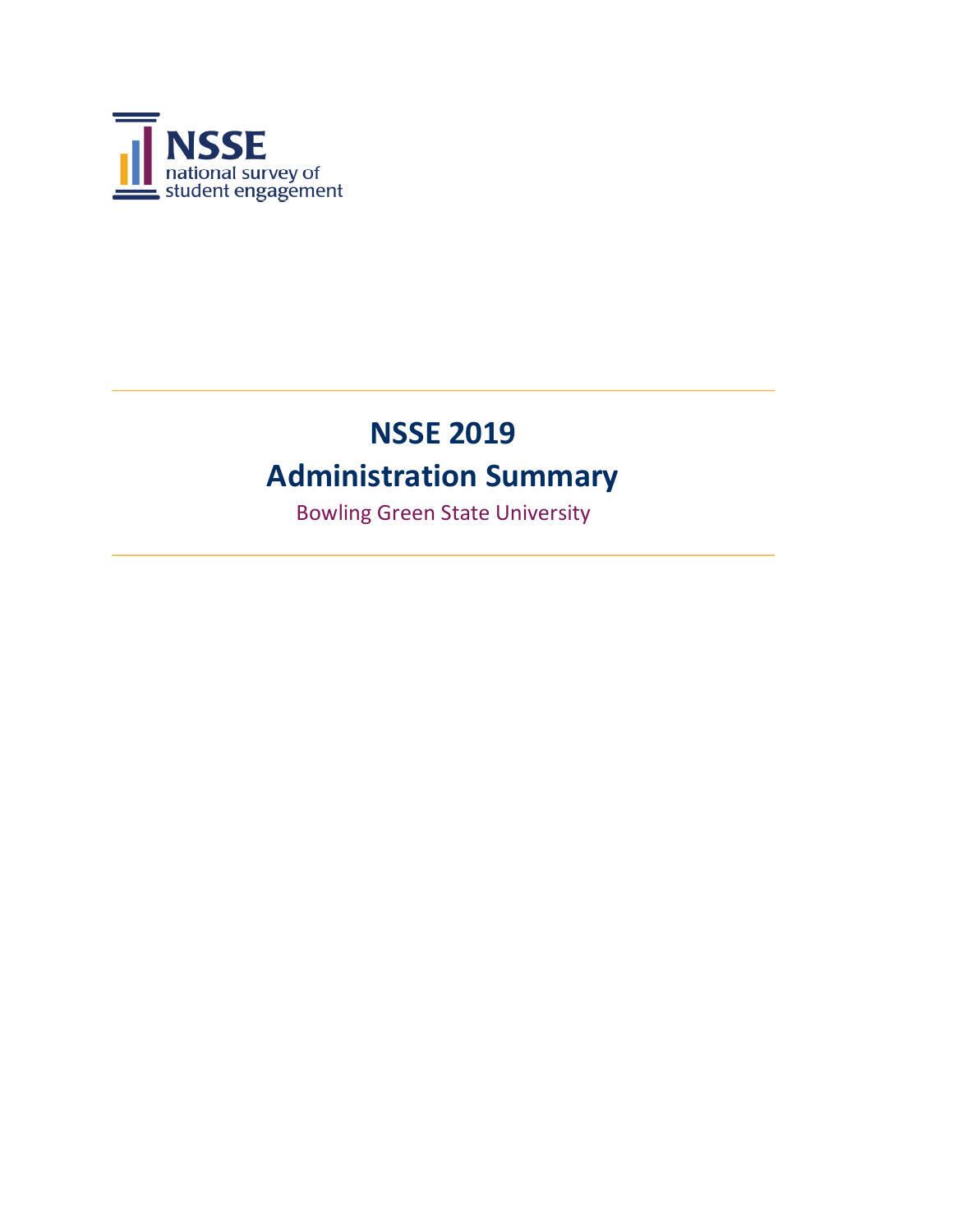

# **NSSE 2019 Administration Summary**

**Bowling Green State University**

### **Administration Summary**

This report provides an overview of your NSSE administration, including details about your population and sample, response rates, representativeness of your respondents, survey customization choices, and recruitment message schedule. This information can be useful for assessing data quality and planning future NSSE administrations.

#### **Population and Respondents**

The table at right reports your institution's population sizes, how many students were sampled (whether census-administered or randomly selected), and how many completed the survey.

| Survey completions               | First-year | Senior |
|----------------------------------|------------|--------|
| Submitted population             | 4.037      | 4.036  |
| Adjusted population <sup>a</sup> | 3.104      | 3.223  |
| Survey sample <sup>b</sup>       | 3.094      | 3.212  |
| Total respondents <sup>b</sup>   | 676        | 620    |
| Full completions <sup>c</sup>    | 479        | 518    |
| Partial completions              | 197        | 102    |

a. Adjusted for ineligible students and those for whom survey requests were returned as undeliverable.

b. Number of census or randomly sampled students invited to complete the survey. Targeted, experimental, and locally administered samples not included.

c. Submitted demographic and (if applicable) Topical Module sets.

#### **Response Rate and Sampling Error**<sup>a</sup>

The table below summarizes response rates and sampling errors for your institution and comparison groups. For more information see NSSE's Response Rate FAQ: **nsse.indiana.edu/links/RRFAQ**

|                             | First-year  |                                  |            | <b>Senior</b> |             |              |                |             |
|-----------------------------|-------------|----------------------------------|------------|---------------|-------------|--------------|----------------|-------------|
|                             |             |                                  |            | NSSE 2018 &   |             | Peer         |                | NSSE 2018 & |
|                             | <b>BGSU</b> | Peer Institutions Carnegie Peers |            | 2019          | <b>BGSU</b> | Institutions | Carnegie Peers | 2019        |
| Response rate               | 22%         | 18%                              | 22%        | 23%           | 19%         | 20%          | 20%            | 23%         |
| Sampling error <sup>b</sup> | $+/- 3.3%$  | $+/- 1.0\%$                      | $+/- 0.4%$ | $+/- 0.2%$    | $+/- 3.5%$  | $+/- 0.9%$   | $+/- 0.4%$     | $+/- 0.2%$  |

a. Comparison group response rate and sampling error were computed at the student level (i.e., they are not institution averages) for all respondents.

b. Also called "margin of error," sampling error is an estimate of the amount a score based on a sample could differ from the true score on a given item. For example, if the sampling

#### **Representativeness and Weighting** error is +/- 5.0% and 40% of your students replied "Very often" to a particular item, then the true population value is most likely between 35% and 45%.

The first table at right details variables submitted in your population file. Respondent and population percentages are listed side by side as a convenience to see how well the characteristics of your respondents reflect your first-year and senior populations. For detailed characteristics of the respondents in your reports, refer to your *Respondent Profile.*

NSSE data files include weights by institution-reported sex and enrollment status so institutional estimates reflect the population with respect to these characteristics. The second table at right provides the respondent and population proportions used to calculate your weights. For more information, see **nsse.indiana.edu/links/weights**

| Representativeness               | First-year   |              | Senior       |              |  |
|----------------------------------|--------------|--------------|--------------|--------------|--|
|                                  | Respondent % | Population % | Respondent % | Population % |  |
| Female                           | 68           | 57           | 66           | 56           |  |
| Full-time                        | 100          | 99           | 95           | 90           |  |
| First-time, first-year           | 98           | 96           | N/A          | N/A          |  |
| Race/ethnicity <sup>a</sup>      |              |              |              |              |  |
| Am. Indian or Alaska Native      | $\Omega$     | 0            | 0            | 0            |  |
| Asian                            | 1            | 1            | 1            | 1            |  |
| <b>Black or African American</b> | 5            | 8            | 8            | 7            |  |
| <b>Hispanic or Latino</b>        | 4            | 5            | 4            | 4            |  |
| Native Hawaiian/Other Pac. Isl.  | $\Omega$     | O            | ŋ            | ŋ            |  |
| White                            | 79           | 78           | 78           | 80           |  |
| Other                            | $\Omega$     | 0            | 0            | 0            |  |
| Foreign or nonresident           | 2            |              | 3            | 3            |  |
| Two or more races/ethnicities    | 4            | 4            | 2            | 4            |  |
| Unknown                          | 4            | 2            | 2            | 2            |  |

a. Based on the IPEDS categories submitted in the population file. Results for institutions without full (at least 90%) race/ethnicity information in the population file are not reported.

| Weighting <sup>a</sup> | First-year   |              | Senior       |              |  |
|------------------------|--------------|--------------|--------------|--------------|--|
|                        | Respondent % | Population % | Respondent % | Population % |  |
| Full-time, female      | 68           | 56           | 64           | 53           |  |
| Full-time, male        | 31           | 43           | 31           | 38           |  |
| Part-time, female      |              |              |              |              |  |
| Part-time, male        |              |              |              |              |  |